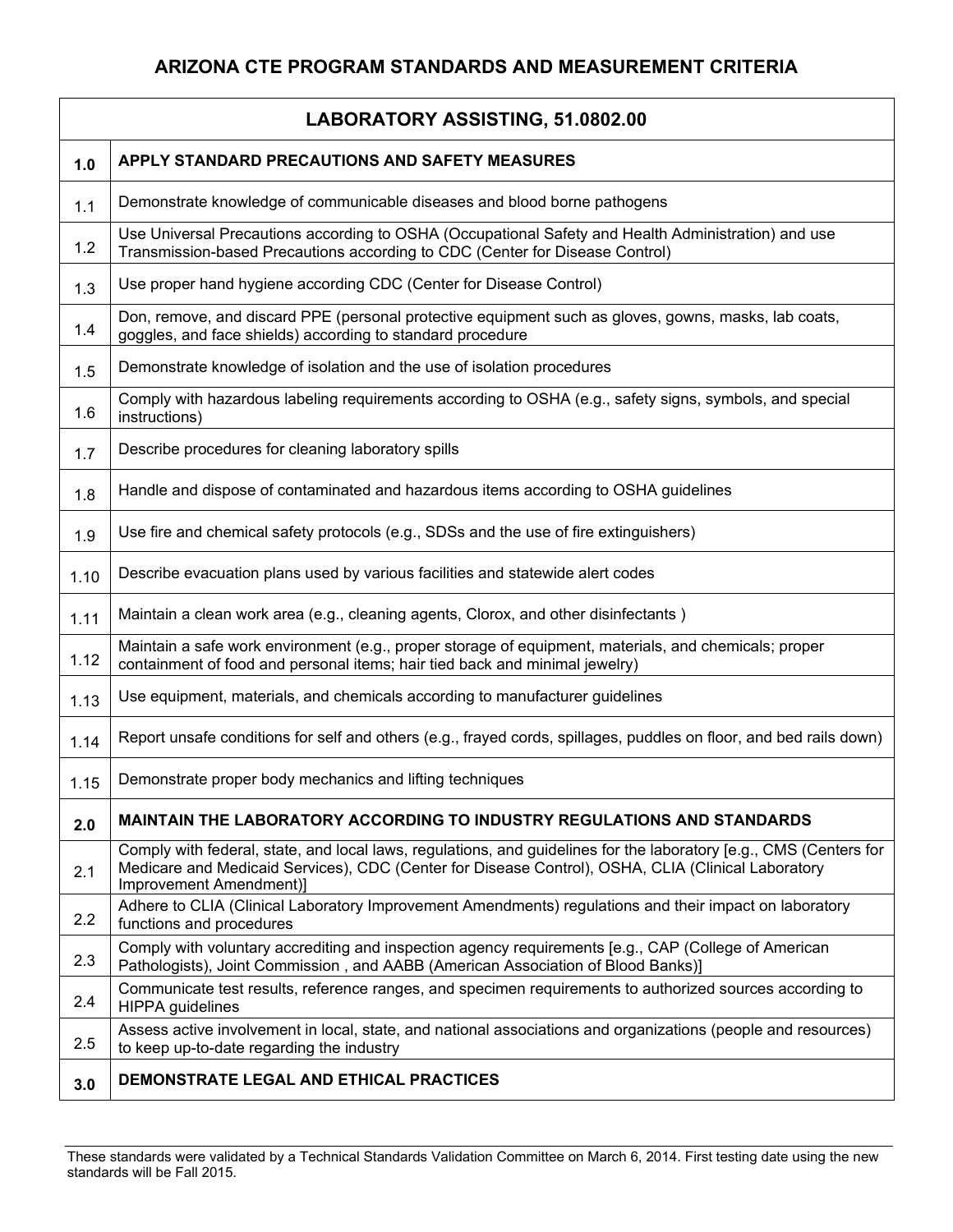|      | ARIZONA CTE PROGRAM STANDARDS AND MEASUREMENT CRITERIA                                                                                                        |
|------|---------------------------------------------------------------------------------------------------------------------------------------------------------------|
| 3.1  | Recognize liability associated with the practice of laboratory assisting (risk management, patient refusal to<br>comply)                                      |
| 3.2  | Comply with the Patients' Bill of Rights according to AMA (American Medical Association) and AHA (American<br><b>Hospital Association)</b>                    |
| 3.3  | Protect patient confidentiality according to HIPPA guidelines                                                                                                 |
| 3.4  | Function within the laboratory assistant's scope of practice (duties and responsibilities)                                                                    |
| 4.0  | PERFORM THE PHLEBOTOMY PROCEDURE                                                                                                                              |
| 4.1  | Explain the legal scope of practice and laws and regulations regarding phlebotomy and point-of-care testing                                                   |
| 4.2  | Use terms, abbreviations, and codes commonly used in laboratory testing                                                                                       |
| 4.3  | Read physician orders/laboratory requisitions to determine specimen requirements                                                                              |
| 4.4  | Order tests according to physician's orders, including inside and outside laboratories                                                                        |
| 4.5  | Follow written facility testing procedures and protocol                                                                                                       |
| 4.6  | Use the proper method (two proofs of identify) to ensure patient identification                                                                               |
| 4.7  | Provide a comfortable, safe environment and explain lab procedures to the patient, using an interpreter if<br>needed                                          |
| 4.8  | Use phlebotomy equipment according to manufacturer guidelines                                                                                                 |
| 4.9  | Select the appropriate tube following test requirement guidelines                                                                                             |
| 4.10 | Describe basic functions of the cardiovascular system                                                                                                         |
| 4.11 | Distinguish characteristics of arterial, venous, and capillary blood                                                                                          |
| 4.12 | Demonstrate an understanding of the anatomy and physiology of the hand and arm                                                                                |
| 4.13 | Perform the phlebotomist collection procedures (venous blood, capillary blood, blood cultures)                                                                |
| 5.0  | PERFORM SPECIMEN COLLECTION AND PROCESSING PROCEDURES                                                                                                         |
| 5.1  | Demonstrate the proper method of patient identification                                                                                                       |
| 5.2  | Instruct the patient in the proper procedure for collecting semen, urine, feces, and other body fluids                                                        |
| 5.3  | Describe procedures for testing urine, blood, occult blood, and capillary glucose                                                                             |
| 5.4  | Use terms, abbreviations, and codes commonly used in the laboratory regarding specimen collection and<br>processing (e.g., capillary vs. venous vs. arterial) |
| 5.5  | Use reference values for selected specimen (point-of-care testing)                                                                                            |
| 5.6  | Read physician orders/laboratory requisitions to determine specimen requirements                                                                              |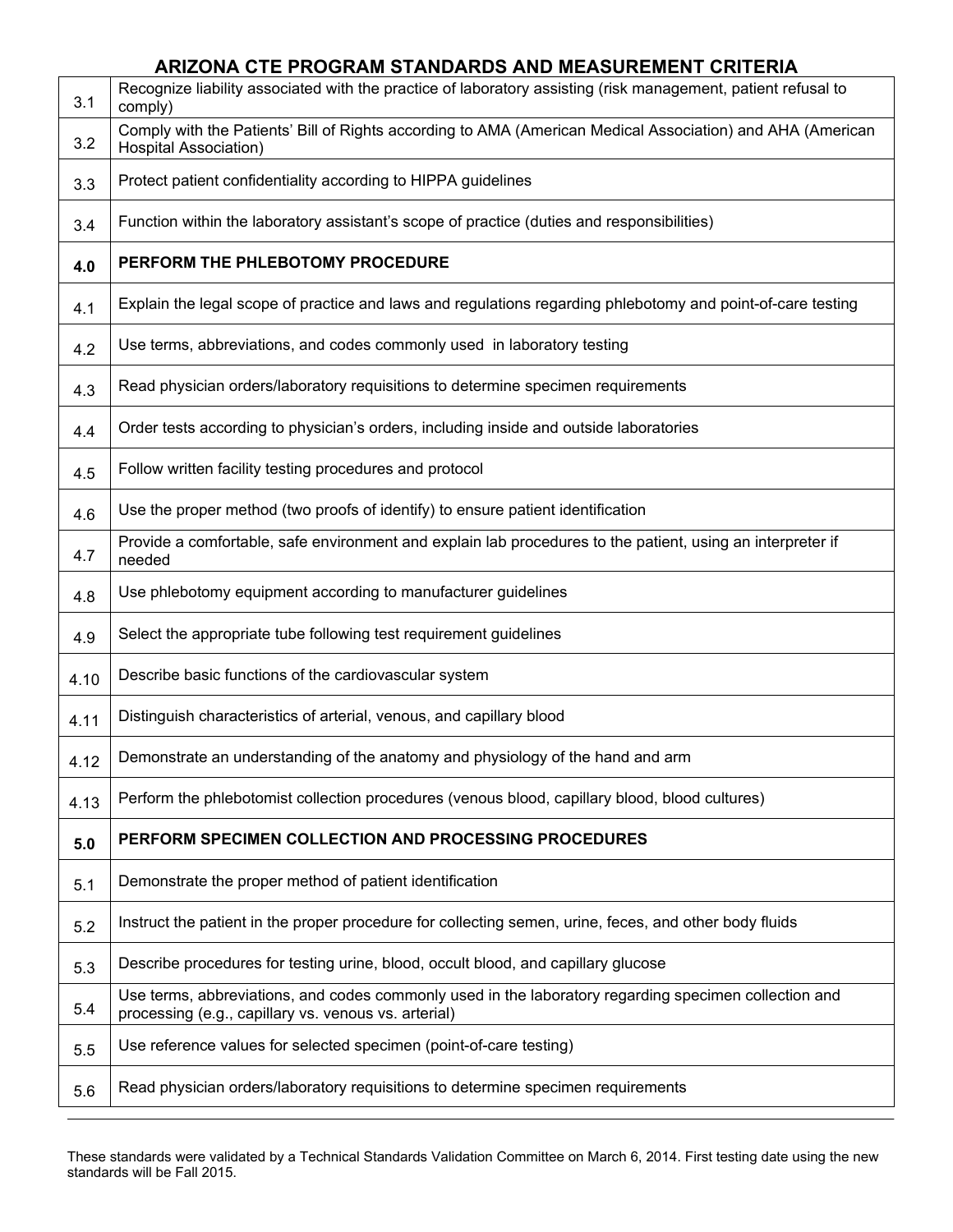## **ARIZONA CTE PROGRAM STANDARDS AND MEASUREMENT CRITERIA**

| 5.7  | Follow written facility testing procedures                                                                                                                                                            |
|------|-------------------------------------------------------------------------------------------------------------------------------------------------------------------------------------------------------|
| 5.8  | Choose equipment and supplies for selected specimens                                                                                                                                                  |
| 5.9  | Use blood bank bands and identification according to facilities policies                                                                                                                              |
| 5.10 | Label, transport, and store selected specimens according to established protocol                                                                                                                      |
| 5.11 | Determine specimen acceptability (e.g., preparation; type of specimen; collection, handling, and storage of<br>specimen; and presence of interfering substances)                                      |
| 5.12 | Prepare for a test run (sample and reagent preparation, use of standards and controls, instrument calibration,<br>performance and maintenance checks, malfunction identification and troubleshooting) |
| 5.13 | Handle sterile and non-sterile items according to standards and procedures                                                                                                                            |
| 5.14 | Perform specimen collection procedures (e.g., throat cultures and RSV swabs)                                                                                                                          |
| 5.15 | Perform processing and pre-analytic preparation of specimens (centrifuge, separate, aliquot, and label)                                                                                               |
| 5.16 | Store specimens (time, temperature, light, packaging, and transport off-site)                                                                                                                         |
| 5.17 | Follow chain-of-custody procedure (drug screen testing, blood alcohol testing)                                                                                                                        |
| 5.18 | Report results according to established protocol and using appropriate documentation procedures                                                                                                       |
| 5.19 | Identify and report specimens that are STAT or ASAP according to established protocol                                                                                                                 |
| 5.20 | Define quality control terms (e.g., trends and shifts, means and modes, and documentation and corrective<br>action)                                                                                   |
| 6.0  | DEMONSTRATE LABORATORY DOCUMENTATION, QUALITY CONTROL, AND QUALITY ASSURANCE                                                                                                                          |
| 6.1  | Explain the quality control process on manual testing and instrumentation                                                                                                                             |
| 6.2  | Explain the quality control check on refrigerators, centrifuge, rotators, and incubators                                                                                                              |
| 6.3  | Apply quality improvement procedures to laboratory activities as defined by the facility, department, and<br>profession                                                                               |
| 6.4  | Perform quality assessment and improvement activities                                                                                                                                                 |
| 6.5  | Perform preventive maintenance on instruments and equipment (e.g, recognize equipment malfunctions and<br>notify appropriate authority)                                                               |
| 6.6  | Describe calibrating and monitoring instruments                                                                                                                                                       |
| 6.7  | Recognize procedural and technical problems and take corrective action according to predetermined criteria                                                                                            |
| 7.0  | PERFORM URINALYSIS TESTING                                                                                                                                                                            |
| 7.1  | Demonstrate knowledge of basic physiology of urinary system                                                                                                                                           |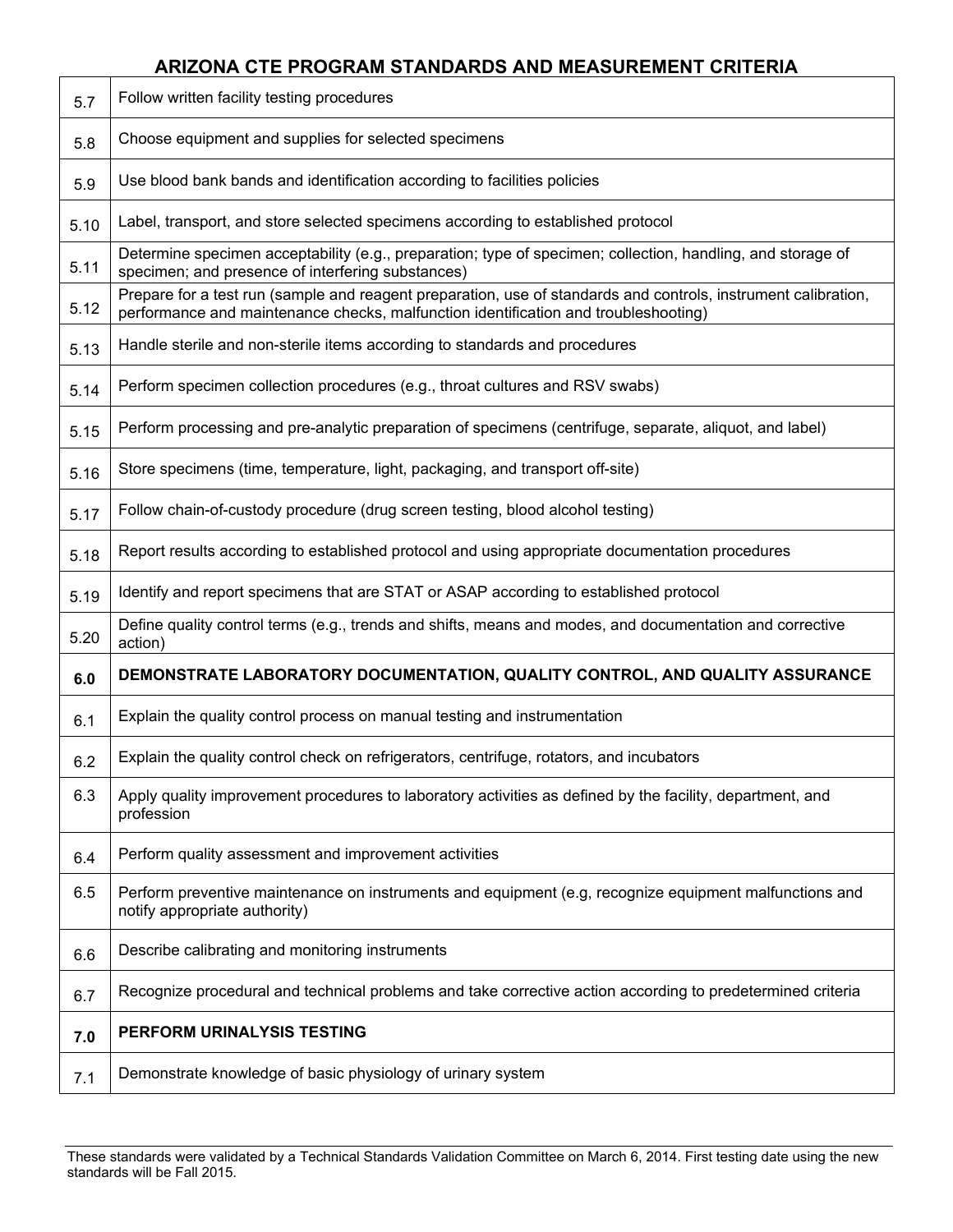|      | ARIZONA CTE PROGRAM STANDARDS AND MEASUREMENT CRITERIA                                                                                                                                                    |
|------|-----------------------------------------------------------------------------------------------------------------------------------------------------------------------------------------------------------|
| 7.2  | Prepare for testing (perform instrument setup, calibration, and maintenance; evaluate reagent/dipstick<br>acceptability; collect, handle, and store specimen; perform quality control procedures)         |
| 7.3  | Perform macroscopic examination of urine [physical and chemical tests, identify normal/abnormal values,<br>recognize interfering substances, define method limitation(s)]                                 |
| 7.4  | Perform confirmatory tests (e.g., clinitest, ictocheck, acetest, ASSA)                                                                                                                                    |
| 8.0  | APPLY PRINCIPLES OF IMMUNOLOGY/POINT OF CARE                                                                                                                                                              |
| 8.1  | Determine specimen acceptability (patient preparation, type of specimen, collection, handling and storage,<br>presence of interfering substances)                                                         |
| 8.2  | Prepare for test run (prepare sample and reagent, use standards and controls, calibrate instrument or<br>apparatus, perform maintenance checks, identify/troubleshoot malfunctions)                       |
| 8.3  | Perform immunological assays                                                                                                                                                                              |
| 8.4  | Interpret and report results (identify questionable/contradictory results and provide to appropriate authority)                                                                                           |
| 8.5  | Perform and evaluate quality control procedures related to each task according to manufacturer guidelines and<br>perform corrective action if needed                                                      |
| 9.0  | <b>APPLY PRINCIPLES OF HEMATOLOGY</b>                                                                                                                                                                     |
| 9.1  | Determine specimen acceptability (collect, handle, and store specimen; evaluate type and age of specimen and<br>additive; label properly; check for clots)                                                |
| 9.2  | Prepare specimen for analysis (prepare sample and reagents, use standards and controls, perform<br>performance and maintenance checks, identify and troubleshoot malfunctions)                            |
| 9.3  | Prepare acceptable blood films [peripheral (size/width thickness, feather edge, straight, and free of streaks)<br>homogeneity, and labeling]                                                              |
| 9.4  | Stain blood films (e.g., Wright's stain, iron and controls, and retic)                                                                                                                                    |
| 9.5  | Perform erythrocyte sedimentation rates (e.g., Wintrobe, Westergren, or their modifications)                                                                                                              |
| 10.0 | APPLY PRINCIPLES OF COAGULATION AND HEMOSTASIS                                                                                                                                                            |
| 10.1 | Determine specimen acceptability (collection techniques; transport conditions; time, temperature, handling, and<br>storage; additive present—blood-to-anticoagulant ration; check for clots or hemolysis) |
| 10.2 | Prepare specimen for analysis (prepare centrifuge, maintain specimen acceptability relative to time and<br>temperature)                                                                                   |
| 10.3 | Prepare for test run (prepare sample and reagent, use standards and controls)                                                                                                                             |
| 10.4 | Perform bleeding time (platelet count, limitations of procedure)                                                                                                                                          |
| 11.0 | APPLY PRINCIPLES OF MICROBIOLOGY                                                                                                                                                                          |
| 11.1 | Determine specimen acceptability (patient preparation, type of specimen, collection, handling and storage of<br>specimen, presence of interfering substances)                                             |
| 11.2 | Prepare smears and stains (sample and reagent/stain preparation)                                                                                                                                          |
| 11.3 | Inoculate media (sample and media preparation)                                                                                                                                                            |
| 11.4 | Incubate media (temperature requirements, prepare incubator, maintenance checks)                                                                                                                          |
|      |                                                                                                                                                                                                           |